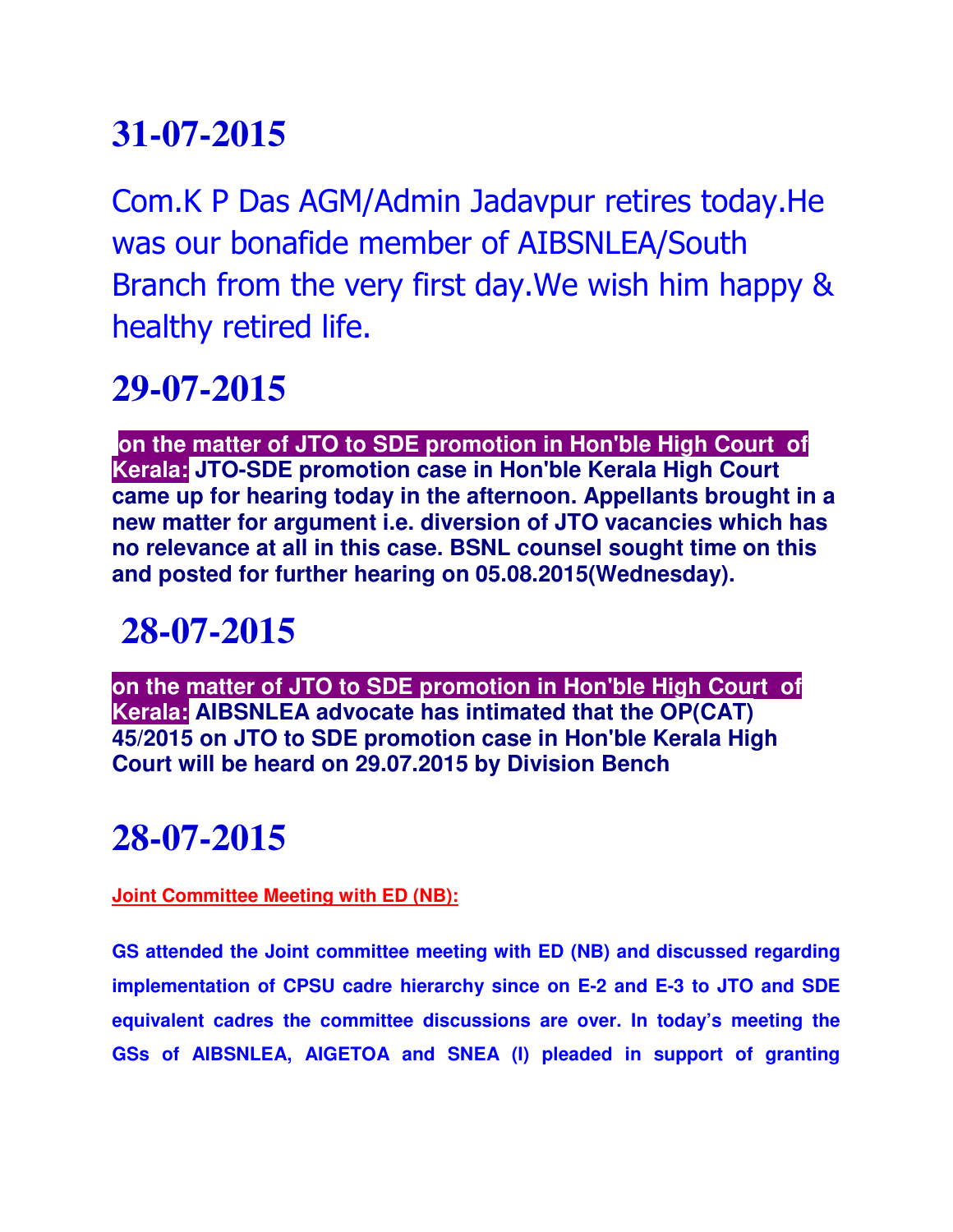**designation and functional duties to the grade on time bound promotions under EPP as it was assured at the time of absorption.**

**Chairman Committee appreciated our concern but the official side committee members GM (Estt) and GM (EF) still pleading that in case the designation and functional duties are given in the grade on time bound promotion the number of DEs/DGMs will be huge. We further pleaded that BSNL will be saving money on implementing this policy but will give social status to the Executives. ED (NB) advised to give more feedback on the basis of other CPSUs promotion policies. The discussion will continue and the next committee meeting will be held on 5 th August 2015 at 11.00 hrs. All the CHQ / Circle / Branch office bearers are requested to provide suggestions to CHQ in this regard for further discussions immediately.**

### **27-07-2015**

CS,ACS,OS,BS/TBZ AIBSNLEA along with CS & President AIGETOA met GM/CMTS today. DGM/TX was also present.GM discussed about the present condition of Mobile service.Mainly due to Transmission problem GSM n/work is unstable.GM sought our suggestions.We suggested for restructuring & rearrangement of Tx staff & told details proposal will be given later in writing.We discussed several problems like faulty RUs ,faulty Rectifier Modules,proper earthing of BTS,etc.GMs appreciated our views & informed that these problems are being sorted out at different levels.They also sought our active support for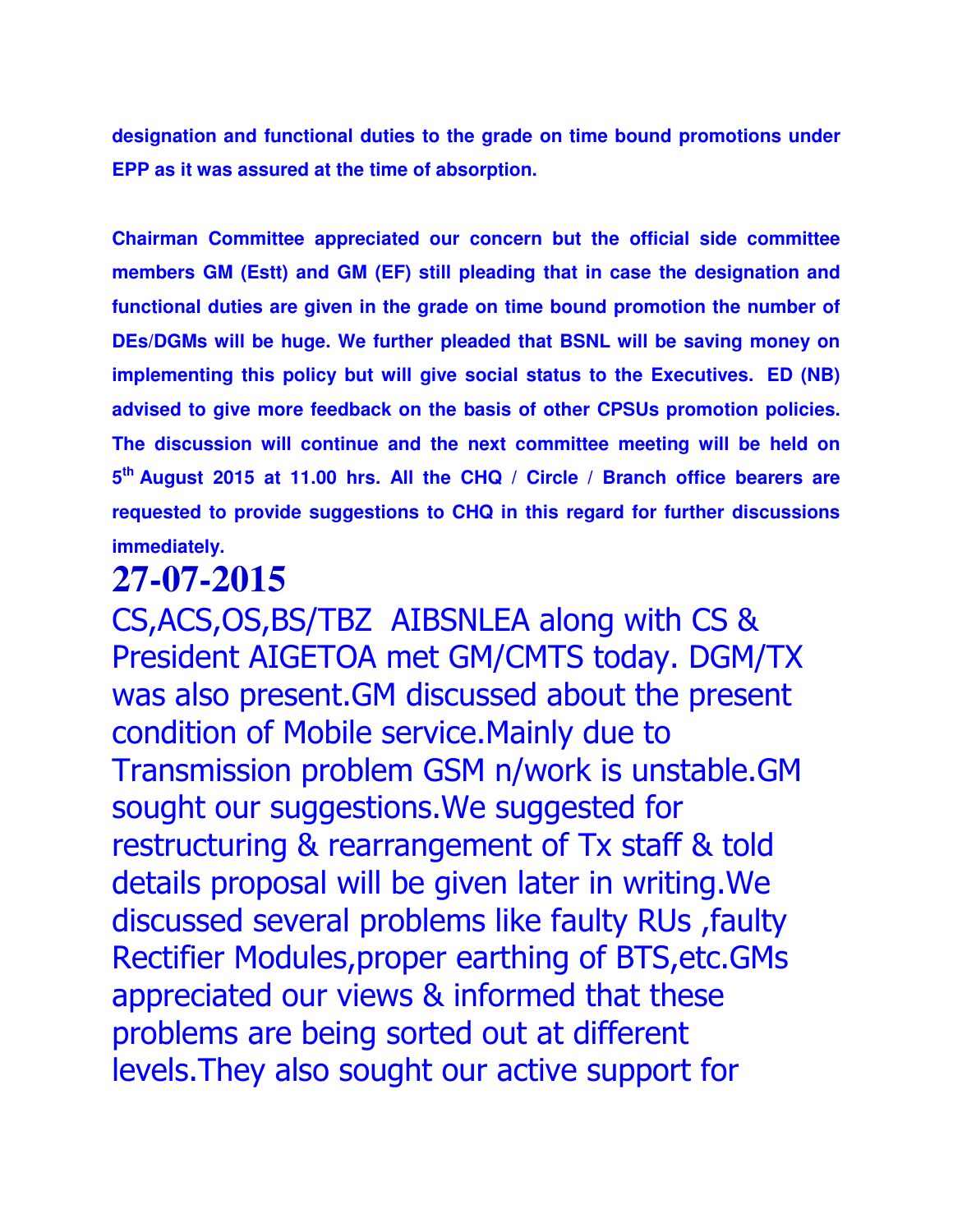### making the Transmission & GSM N/W stable & strong.

# **27-07-2015**

 **on the matter of JTO to SDE promotion in Hon'ble High Court of Kerala: JTO-SDE promotion case in Hon'ble Kerala High Court could not be heard today and now postponed for further hearing on 30.07.2015(Thursday)**

## **27-07-2015**

CS & Adv(E)/CHQ attended the GB of AIBSNLEA/CTD/North Branch at Kasipur Exch on 25/07/2015.CS elaborated the present organisational position & requested all members to perform their role to make our CWC & CC successful & strengthen our beloved organisation.Adv(E) in his speech emphasised upon ERP implementation & the role of executives of CTD in this regard. Delegates to 5th CC were elected unanimously from the meeting.BS thanked the higher leadership & promised to work hard to fulfill the given quota of collection.

### **24-07-2015**

**Congratulations!** 

**AIBSNLEA's consistent efforts yielded result in getting released order regarding pay fixation of JAOs(Deptl)(40% quota) of 2010 Batch arising out of Non-Executives' Wage revision orders dated 7.5.2010 and subsequent clarification dated 18.5.2011 <<<Click here for order>>>**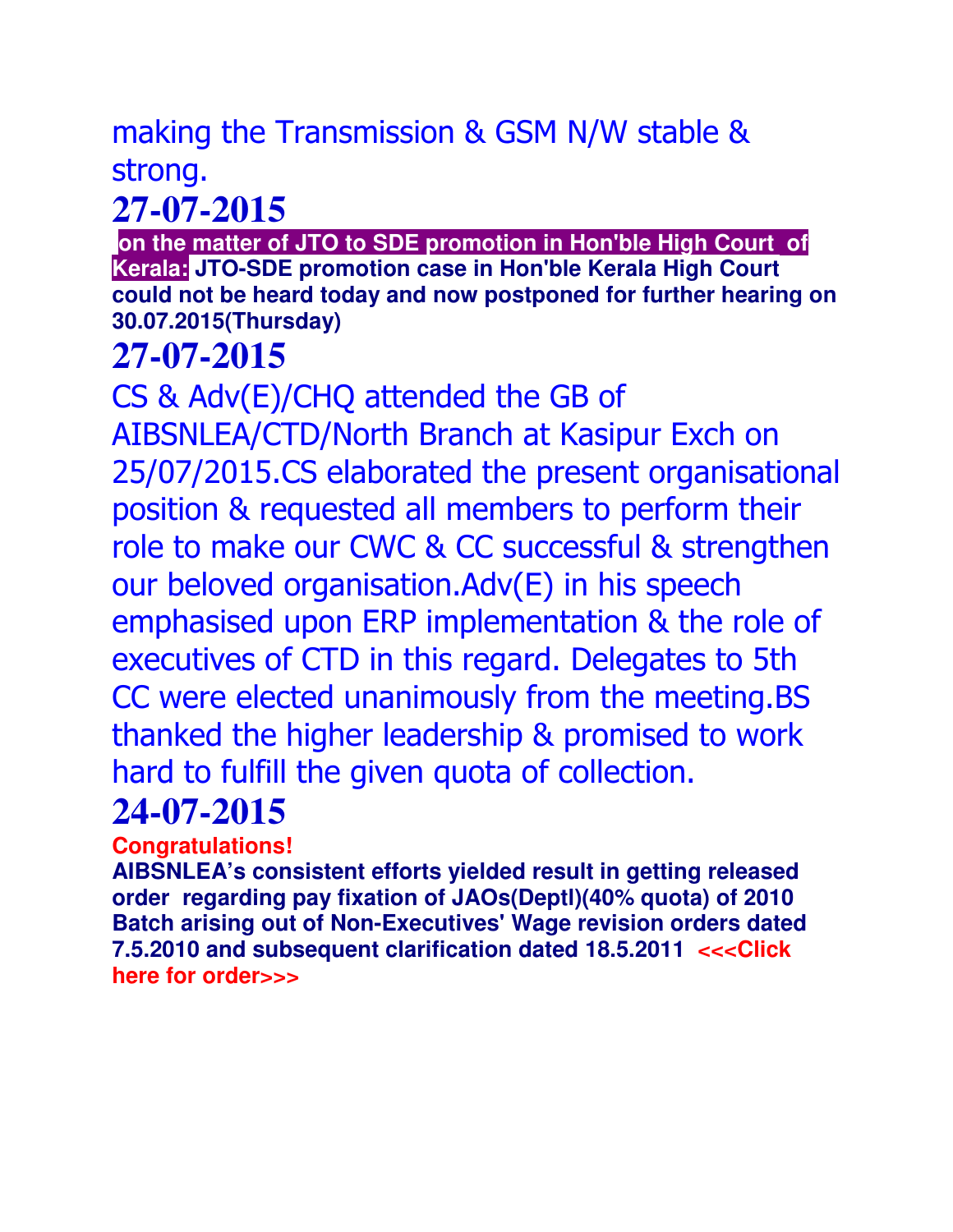**We are extremely thankful to CMD BSNL, Director(HR), ED(F), MF(FP), GM(EF) and all the concerned officers who helped in settling the issue.**

**This case was taken by AIBSNLEA/CTD and raised in Ahmedabad CWC and pursued continuously with CHQ as this was legitimate.We again confirm that AIBSNLEA does not make false promises.AIBSNLEA fights for justified cause of executives & achieves its demand, Please,be patient & stand by our beloved organisation.Don't be carried away by false propaganda.We also extend our heartiest thanks to our beloved GS & AGS(F)/HQ for this achievement.**

#### **24-07-2015**

**Repatriation of ITS officers: DoT vide letter number A-11013/7/2013-Abs. Cell has issued orders for repatriation of 100 ITS officers deployed in BSNL back to DoT. These officers are directed to report to Principal CCA/ CCA <<<Click here for letter>>>**

### **24-07-2015**

Executive committee meeting of AIBSNLEA/South branch held on 23/07/2015 at Kalighat Exchange.The meeting unanimously decided delegates for 5th Circle Conference & adopted resolutions.ACS was present in the meeting.Members of South Branch resolved that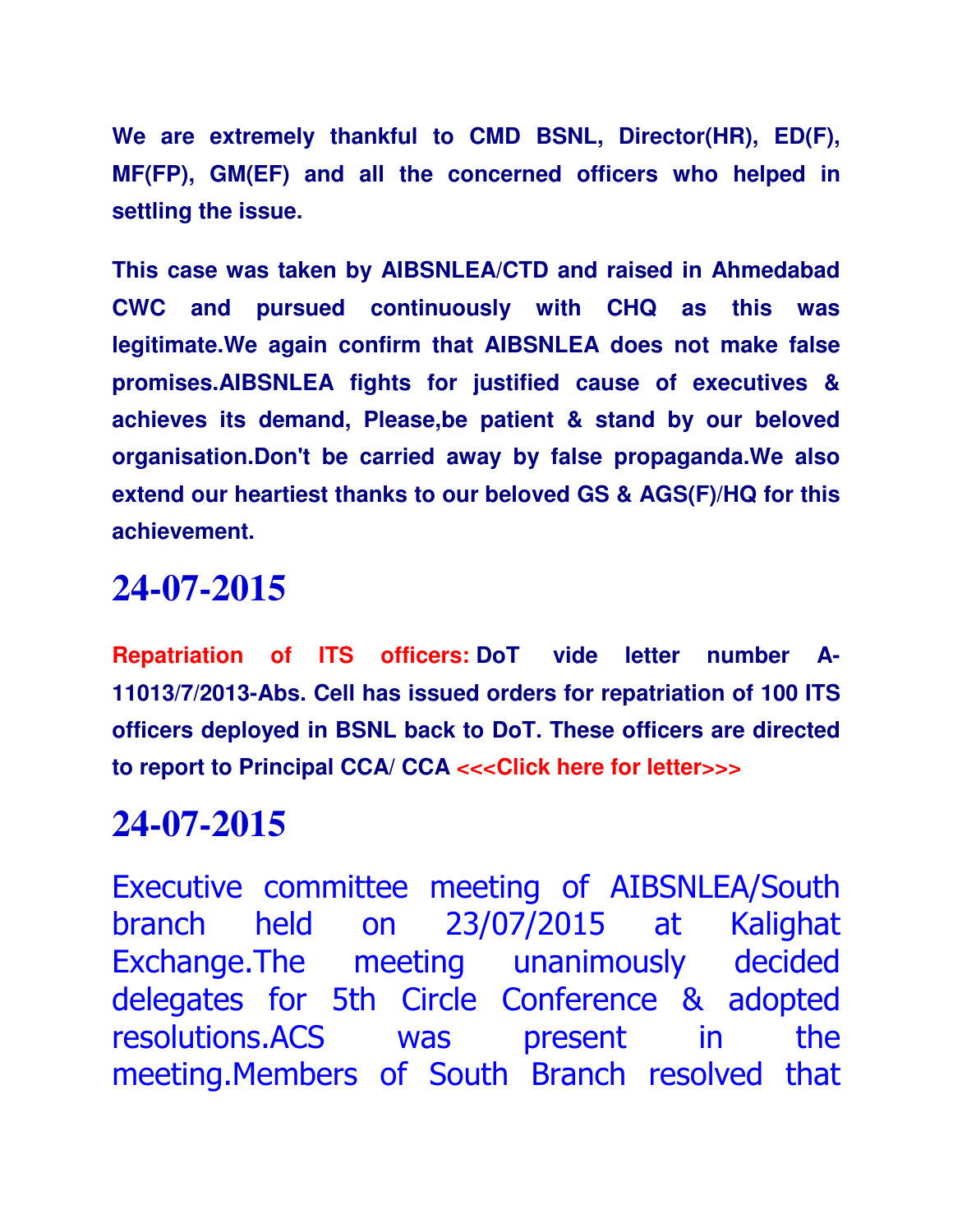they will definitely fulfill the quota of collections for CC & CWC.

CS/AIBSNLEA alongwith CS/AIGETOA met CGM/CTD & invited him to grace our open session on 25/08/2015.He gave his kind consent but expressed his deep concern about present condition of CTD & requested us that we should try hard and motivate ourselves to perform better for its upliftment.

## **23-07-2015**

<u>Up a construction of the construction of the construction of the construction of the construction of the construction of the construction of the construction of the construction of the construction of the construction of </u> **on the matter of JTO to SDE promotion in Hon'ble High Court of Kerala: JTO-SDE promotion case in Hon'ble Kerala High Court was heard today but due to lack of time postponed for further hearing on** 

**27/7/2015(Monday)**

### **23-07-2015**

Branch Conference of Central-II Branch will be held on 05/08/2015,Wednesday, at 4-00 PM in Burrabazar Exchange club room.

#### **23-07-2015**

Branch Conference of Telephone Bhavan Branch will be held on 06/08/2015,Thursday, at 3-30 PM inTelephone Bhavan club room.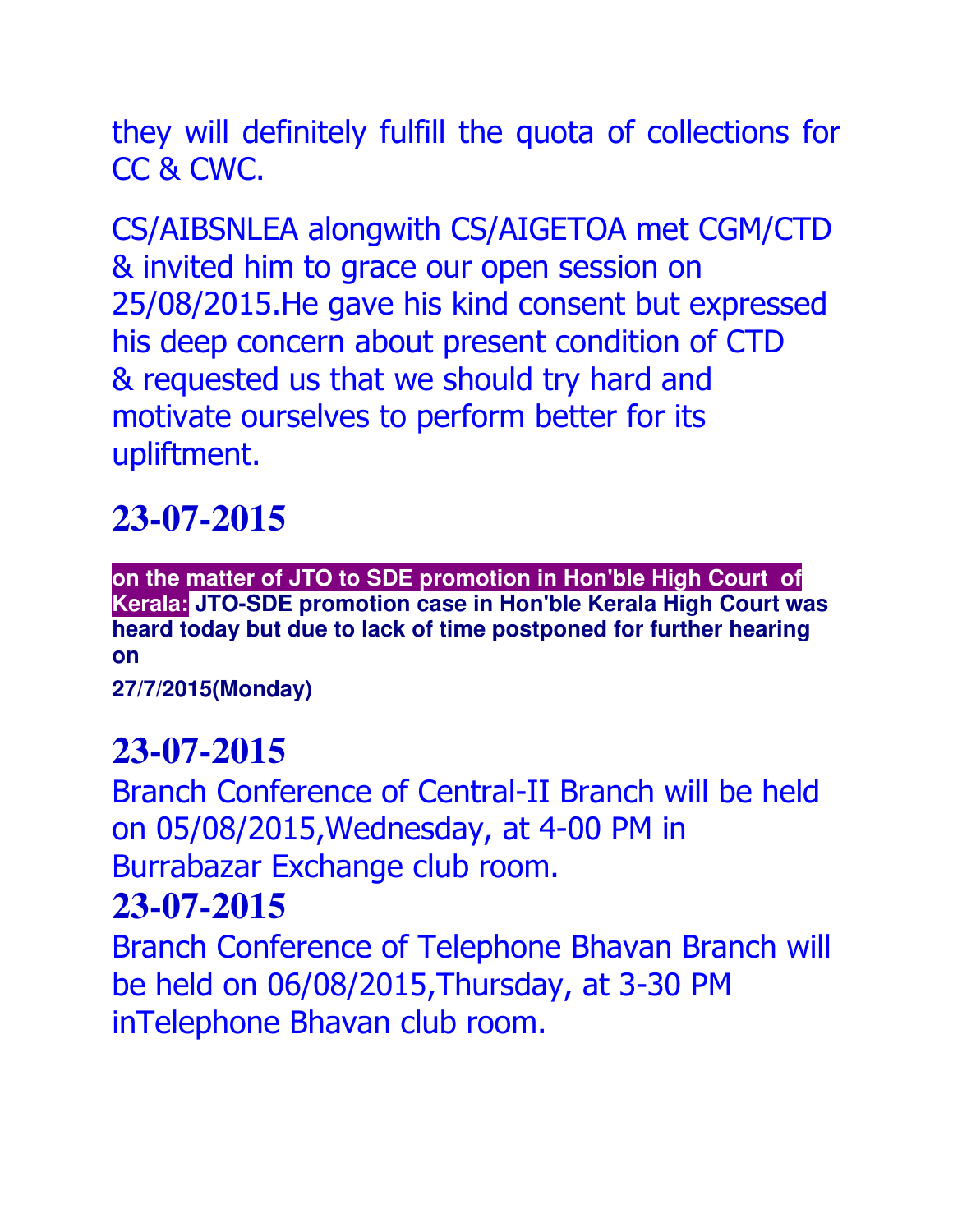Father of Com.Ajit Kumar Basak,OS of AIBSNLEA/North Branch passed away on 22/07/2015. We deeply mourn the sad demise & extend our heartfelt condolence to the bereaved family.

#### **21-07-2015**

**MOST URGENT - ALL CIRCLE / BRANCH SECRETARIES**

**Subject: Implementation of Hon'ble CAT, PB, New Delhi's judgment in OA No. 3883/2014, MA No.3364/2014 and MA MA No. 2265/2014 - Fixation of pay under FR-22(1)(a)(i) to the members of AIBSNLEA (Applicant No.1)**

**AIBSNLEA CHQ has received the list of members of officiating JTOs from 1. Andhra Pradesh Circle, 2, Karnataka Circle, 3. Kolkata TD, 4. Madhya Pradesh Circle and 5, Gujarat Circles only. These lists have been submitted to the BSNL Management. BSNL Management in turn vide letter number 3-8/2010-Estt-IV (Pt.) dated 16.07.2015 <<Click here for letter>>> has asked to arrange for the documentary proof with regard to the membership of AIBSNLEA for all the circles along with consolidated list of concerned members of AIBSNLEA.**

**In this regard all the Circle / Branch Secretaries of AIBSNLEA are requested to immediately (latest by 27th July 2015) send the list of AIBSNLEA members of officiating JTOs for further submission to the BSNL Management to produce before the Hon'ble PB, CAT**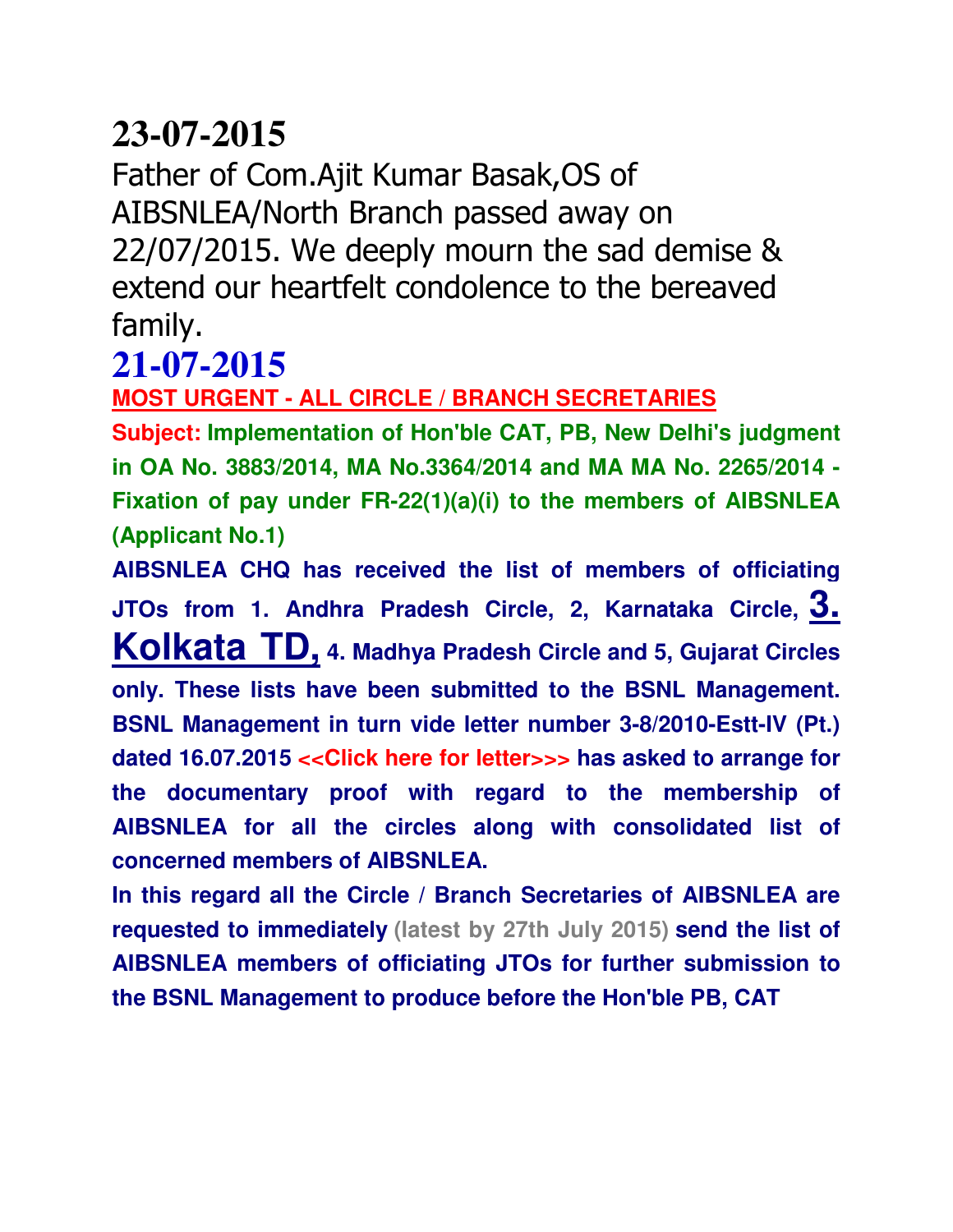**Update on the matter of JTO to SDE promotion in Hon'ble High Court of Kerala: The OP (CAT) No. 45/2015 in the matter of JTO to SDE promotion in the Hon'ble High Court of Kerala came for hearing today in the court number 6-B Divisional Bench. Every advocate was ready but with ulterior motive, this time also, the petitioners advocate played gimmicks and reported sick. This is perhaps the last weapon of the petitioner. Hon'ble Court very much convinced the genuineness of the case and unreasonable stay affecting 6.5K executives' promotions and decided to post the hearing to next Thursday i.e. 23.07.2015.**

## **20-07-2015**

**CPC from JTO to SDE (T): GM (Pers.) mentioned that again the court case in the Hon'ble High Court Kerala is postponed to 23rd July 2015 since applicants' advocate took the adjournment on his sickness ground.**

## **20-07-2015**

**FR 22-1(a)-i pay fixation to JTOs Officiating: We expressed our concern against delay in issuing the instructions allowing FR 22 1(a)i pay fixation to officiating JTOs – the members of AIBSNLEA as per the decision of Hon'ble PB CAT New Delhi. AIBSNLEA has already submitted the members list in this regard. GM (Estt) assured an early action in this regard.**

## **20-07-2015**

**Invitation to CMD, BSNL and other senior officers of BSNL CO to attend Open Session being held during CWC Meet Kolkata**

**GS, FS, Advisor (HQ) met CMD BSNL and invited him as Chief Guest to attend OPEN SESSION on the occasion of the CWC meet of AIBSNLEA at Kolkata being held on 25th and 26th August 2015. He accepted the invitation and assured to attend the Open Session. We also extended invitation to all the Board of Directors viz. Director (HR), Director (CFA), Director (EB) and other senior officers of BSNL Corporate Office.**

## **18-07-2015**

 GB meeting of AIBSNLEA/North Branch will be held on 25/7/2015 at 4-30 PM at Kasipur Exchange.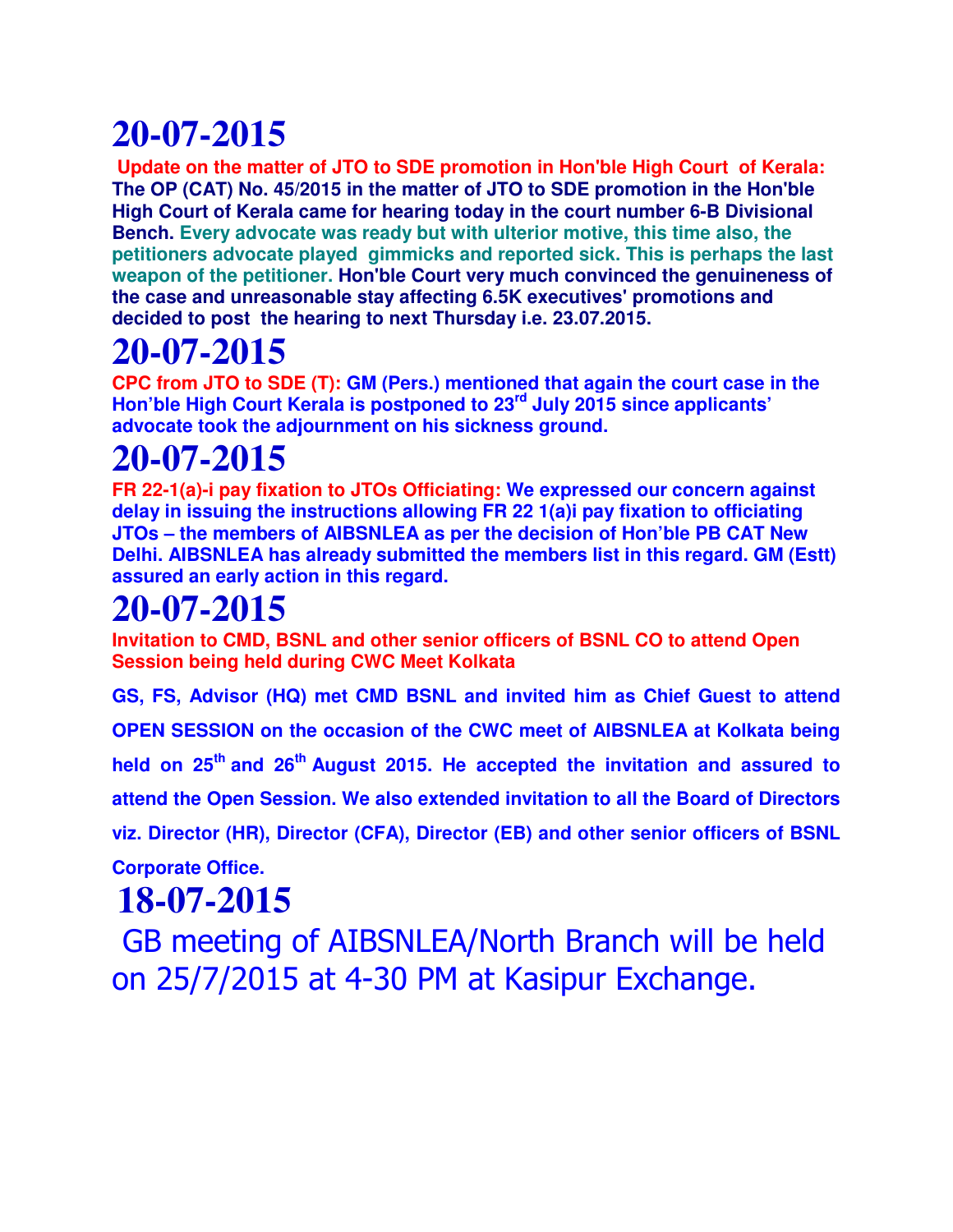Nirmal Bagchi ,husband of Com.Kalpana Bagchi,OS of AIBSNLEA/TB Branch passed away on 16/07/2015.BS/South,BS/Cent-II,Adv(E) & other members were present at the funeral of behalf of our Association.Adv(E) paid homage to the departed soul by garlanding. We deeply mourn the sad demise & extend our heartfelt condolence to the bereaved family.

## **17-07-2015**

Com.Rajjoshi Gopal Bhatt DGM(NWO)/S retired voluntarily on 15/07/2015 on personal ground.He was executive committee member of AIBSNLEA/South Branch.BS and other members of of the Branch met him & bed farewell to him wishing him happy retired life.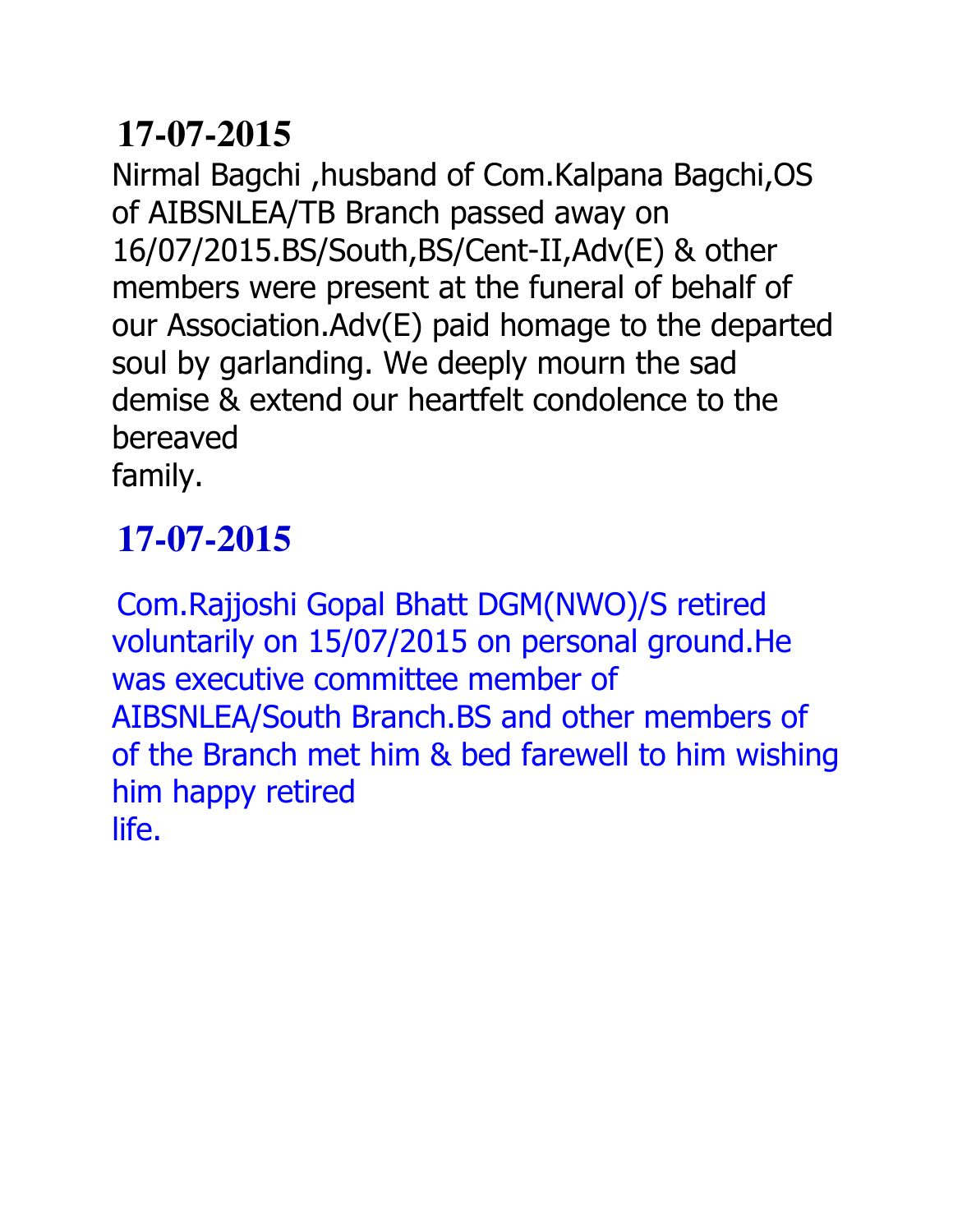

#### **16-07-2015**  Reception committee of ensuing CWC finalised (click to see) Ξ

## **15-07-2015**

5th Circle Conference of AIBSNLEA/CTD at the same venue of CWC announced(cilick to see notice)

### **15-07-2015**

**GS met GM(Estt) BSNL and discussed regarding Issuing order for Pay fixation under FR 22 (I) a( i) to JTOs Officiating- Members of AIBSNLEA. We requested GM (Estt) for issuing pay fixation order under FR 22 (I) a( i) to JTOs Officiating who are the members of AIBSNLEA as per the**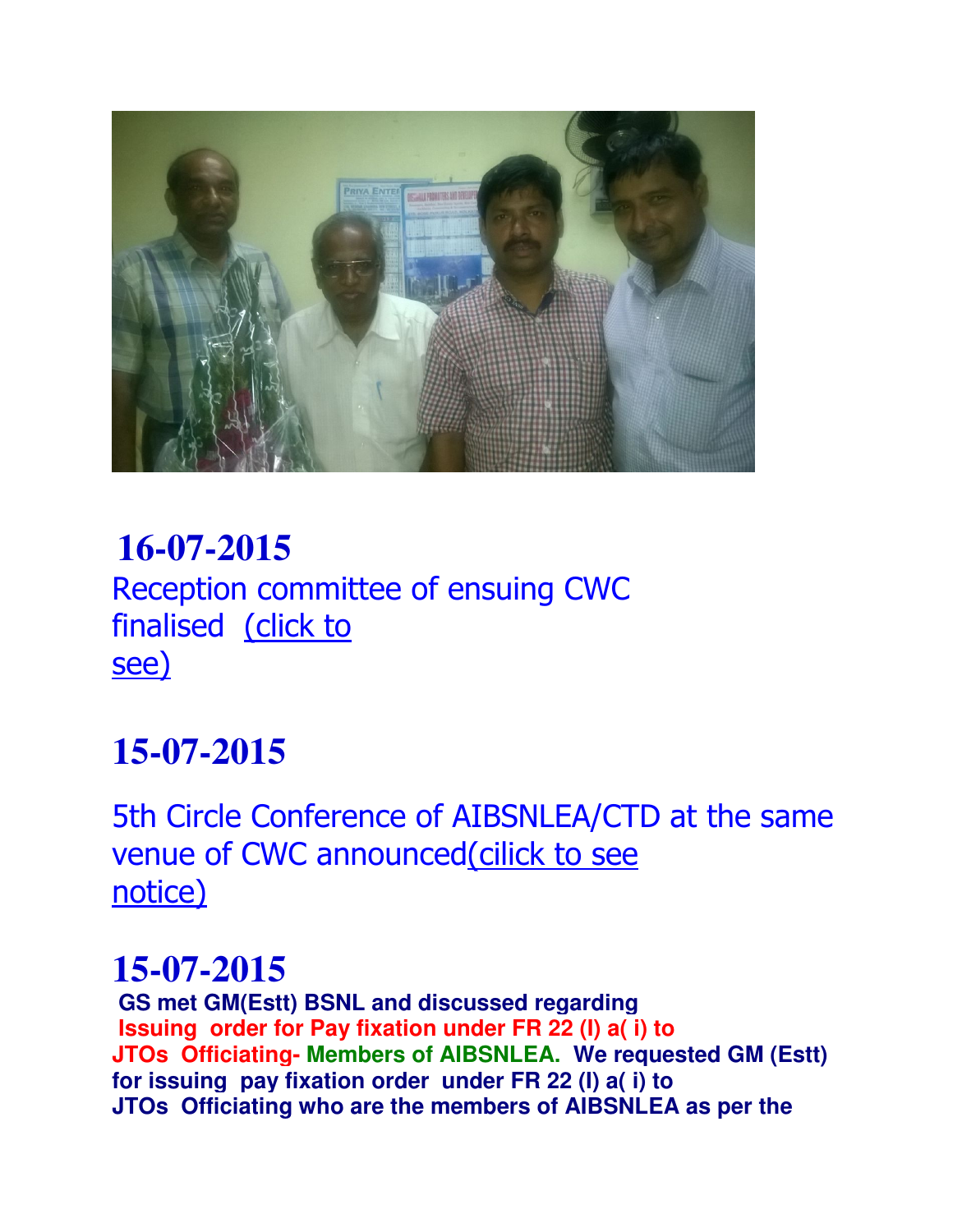**judgment of Hon'ble. PB CAT New Delhi. AIBSNLEA has already submitted the lists of its members to Establishment Cell. GM (Estt) assured to look into the matter** 

## **14-07-2015**

Today CS,President,ACSs & BS/North met PGM/HQ Sri A K Kundu and greeted him on his posting.We then discussed about poor medical facilities,inclusion of 3rd list of hospitals for cash basis on CGHS rate & recent unwanted problems about reimbursement of indoor treatment cost at NIMHANS, Bangalore. We requested him to expedite the DPC of PA to PS as already 3 months over.

We also requested PGM that after completion of 2 years request transfer to home state of executive posted in CTD from other state may be forwarded to BSNL CO.

PGM appreciated our views and assured to look into. Later we met GM(NWO)/CFA-I .Some OBs from North Branch joined.We discussed about Belghoria Exch and requested GM that for the interest of BSNL and its customers Belghoria RLU should not be closed.We pointed out some problems of shortage of staff at PHT:JAO to be posted at CSC ;in BKP there extreme shortage of Linestaff due to VR:LS to posted immediately in order to give service to the customers.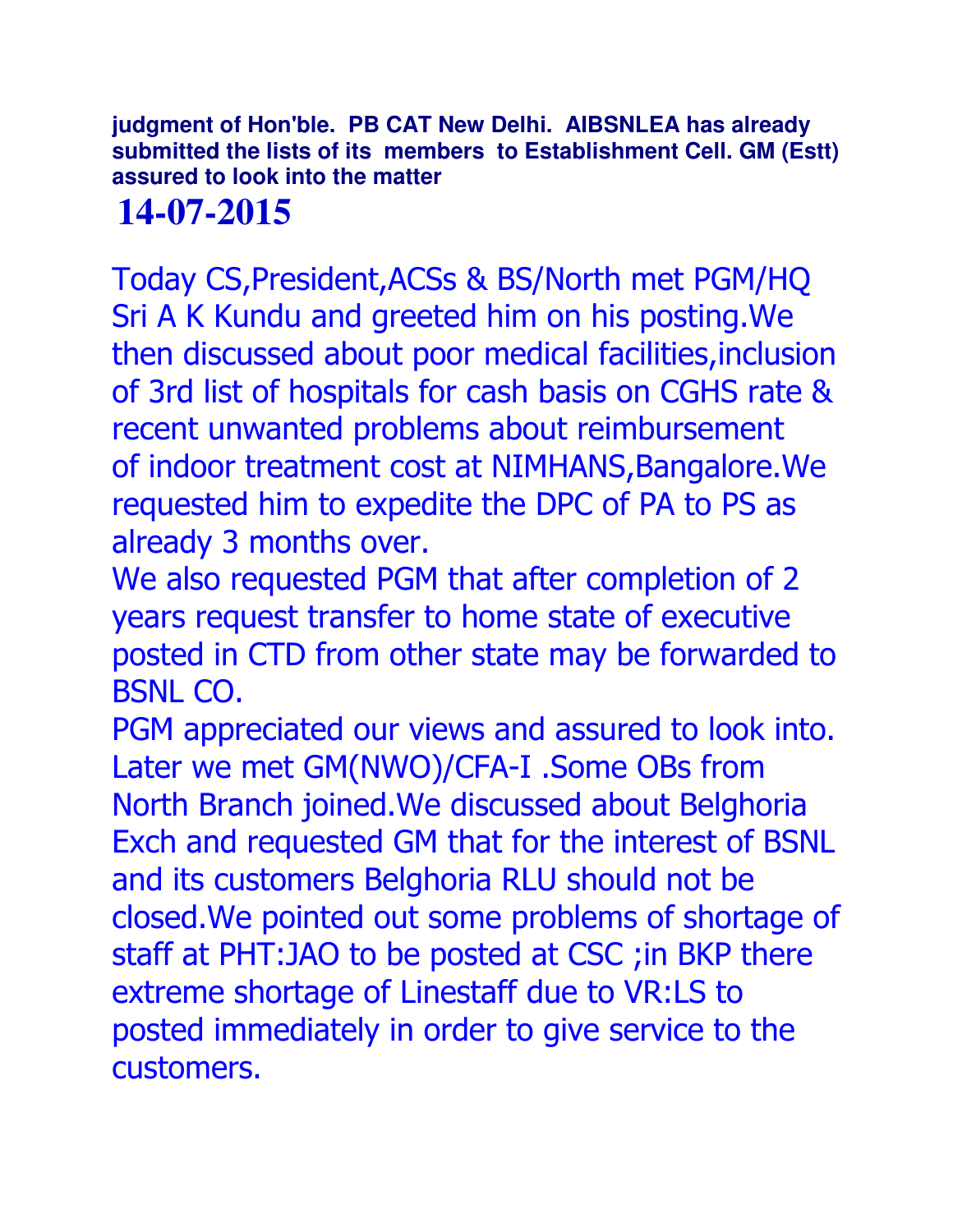CS pointed out that in Srirampur Area some arbitrary transfer order of executives are being issued,instead of that like Area Howrah administration may discuss and settle issues amicably with all concerned. GM assured to examine all the cases.

## **14-07-2015**

**United Forum of Executives' Associations comprising of AIBSNLEA & AIGETOA writes to Ms. Sujata Ray, Director (HR), BSNL Board, New Delhi regarding United Forum of AIBSNLEA & AIGETOA demands to be discussed in the meeting to be held on 16th July, 2015-<<<Click here for letter>>>**

## **14-07-2015**

**Current Status of Court Case on JTO to SDE promotion pending in Hon'ble High Court of Kerala at Ernakulam.(OP(CAT) No. 45/2015):**

**The OP when came for hearing in the Division Bench of Hon'ble High Court last time on 10-7-2015, senior advocate from BSNL along with advocates from all other respondent sides appeared for argument. Shri Benny.M.John (High Court Advocate) appeared for AIBSNLEA being the impleading respondent in this case at High Court. All the advocates from the respondent side including AIBSNLEA were ready for argument, but the appellant's counsel requested for some more time for personal reasons. The Court then adjourned the case and posted for final hearing on 20th July 2015. The advocate appearing for AIBSNLEA is well appraised of the various aspects of this matter. He was asked to highlight the prevailing stalemate causing undue delay in allowing legitimate promotion of about 6600 JTOs.**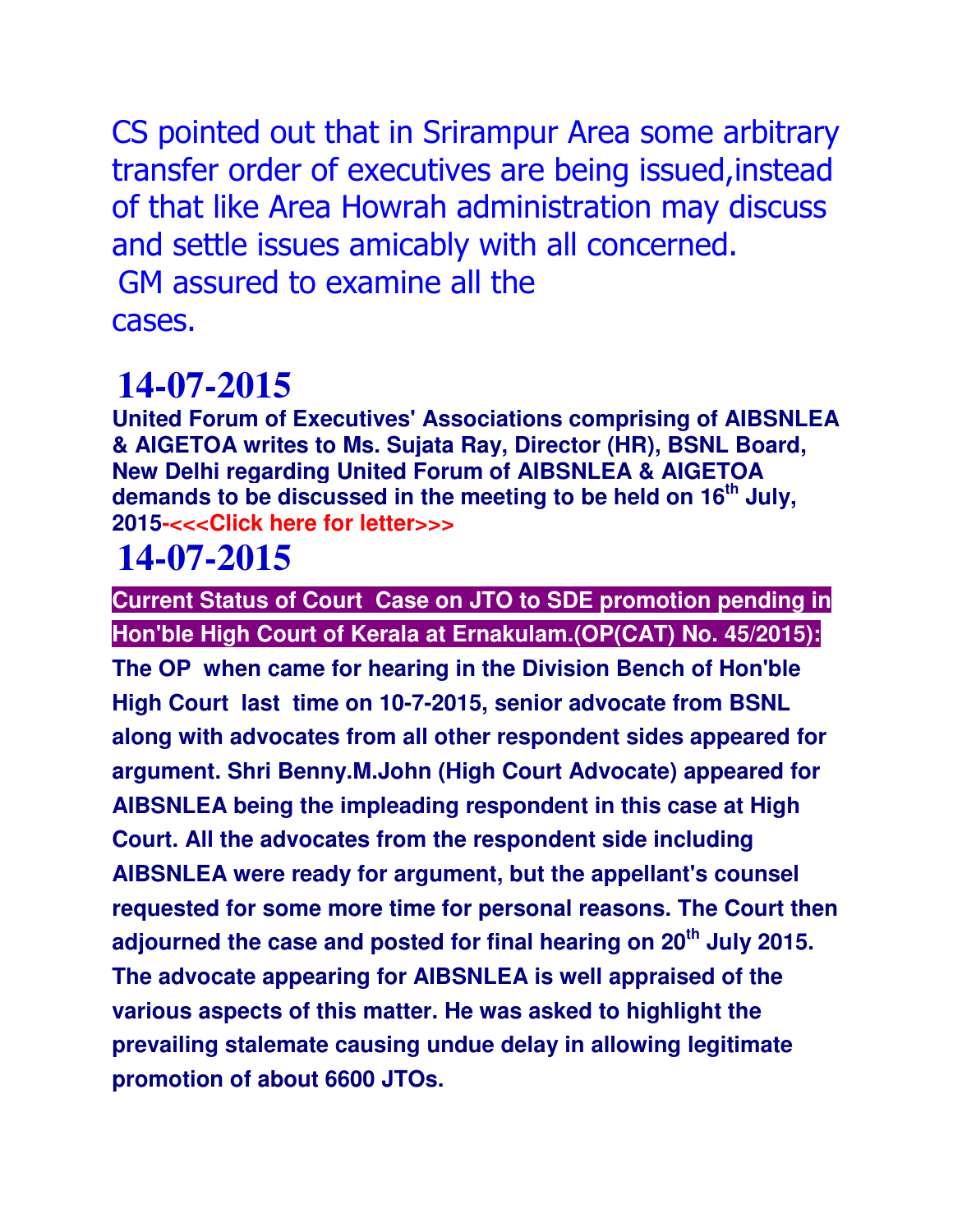**Instructions were given to him to bring the urgency and gravity of the matter to the kind notice of the Hon. High Court. The case is under constant pursuit of our advocate at High Court. (Counsel for AIBSNLEA in High Court in the above OP (CAT):- Adv. Benny.M.John, MA, LLB, Phone No.09447397077, E-mailbennymannancheril@gmail.com or bennymjohn@yahoo.com . AIBSNLEA persuaded with BSNL Management to file an MA for early hearing in the Hon'ble High Court Kerala, accordingly the MA has been filed by BSNL's Advocate.** 

## **13-07-2015**

**Update on meeting with CMD BSNL in response to our agitation notice/demands: As per the assurance given by CMD, BSNL in response to the notice for the organizational program, meeting is held in the chamber of CMD BSNL and in the presence of Director (HR) on dated 13.07.2015 from 1500 hrs to 16:30 hrs. GS AIBSNLEA, FS AIBSNLEA, GS AIGETOA, AGS AIGETOA and one representative of AIGETOA BSNL CO Sh Vivek Kumar Singh participated in the meeting. Meeting lasted for about 1.5 hrs. While initiating discussion CMD mentioned that mainly he has convened this meeting to discuss and understand the pending HR issues of our demands that's why he had called Director (HR) only. At the outset CMD had discussed regarding viability of BSNL and specifically about night calling and All India Roaming free scheme recently launched by BSNL and appealed to united forum to grab this opportunity to increase the customer base and revenue for BSNL for which forum has assured full cooperation and effort in field.** 

**Almost all the issues were discussed in brief and received very positive response from CMD and Director (HR) both. CMD BSNL after listening the brief of the various issues directed to Director (HR) to have detail discussion on all the issues for time**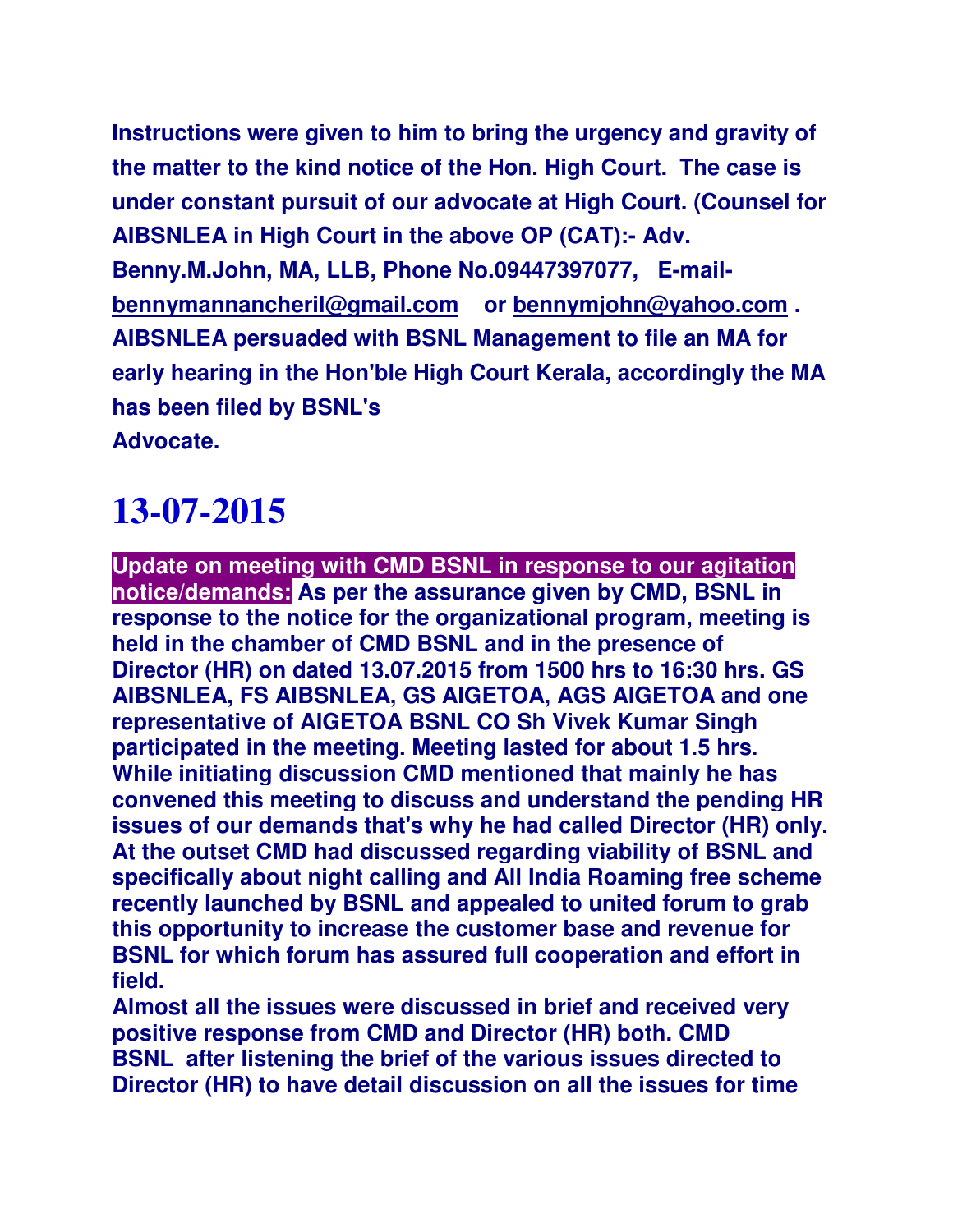**bound resolution. Director (HR) has advised to discuss only four issues of our demands in each meeting for resolution. The next meeting will be held with Director (HR) involving concern GMs on 16th July 2015 at 12:00 hrs and further meetings will continue till the discussion/resolution of all the issues mentioned in the agitation notice. The detail of the today's discussion will be uploaded shortly.**

**We understand that our all the HR issues are on right track and definitely be resolved in due time. As our CMD and Director (HR) are showing full concern with our legitimate HR issues, we assured him to work overtime to grab the customers and revenue for the revival of BSNL. Recently our CMD has taken some bold decisions of free night calling and All India free roaming due to which customer perception has changed positively towards BSNL which is required to be en-cashed by giving wide publicity through organizing Melas, media publicity, providing immediate NTCs on demand, removal of faults within three hours, increasing up time of BTSs, monitoring of franchisees outlets, improving customer service centers, immediate resolution of billing and other complaints etc. To ensure successful implementation of above all the Circles/District branches of Forum of BSNL unions/associations must conduct joint meetings and to meet respective Circle/SSA heads for providing adequate resources/help.**

### **11-07-2015**

**JTO to SDE promotion case at Hon Ernakulam High Court: After preliminary hearing, Hon Court posted the matter to 20.07.2015 for final hearing and disposal. Our lawyer and BSNL pleaded for vacation of stay or disposal of the case as there is no merit in the**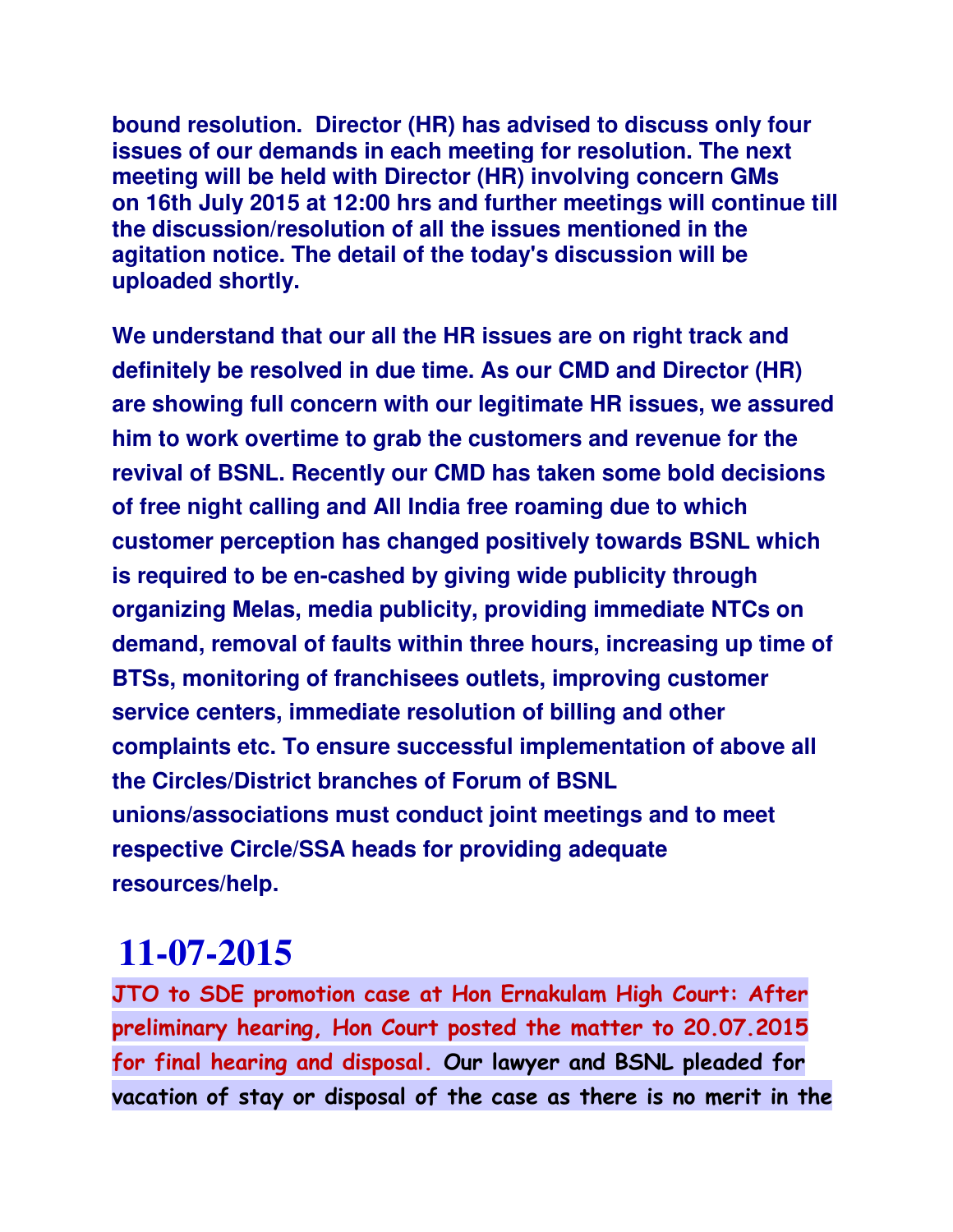**case. 4 or 5 officers are opposing the promotion of thousands of JTOs, our lawyer pointed out. The applicants lawyer opposed it on the plea that they are questioning the policy and hence matter has to be heard in detail. According to the convenience of all parties, the matter posted to 20.07.2015 for final hearing and disposal.** 

#### **11-07-2015**

**Committee meeting to discuss E-2, E-3 IDA pay scales for JTO/SDE level executive implementation of CPSU cadre hierarchy and first time bound promotion after 4 years in all the cases:**

**GS attended the meeting held on today in the chairmanship of ED (NB), BSNL CO, New Delhi. In today's meeting committee has finally decided to extend E2 and E3 IDA pay scales in place of E1A and E2A.From the Association side, we strongly demanded arrear payment for the post 2007 batches but official side are in opinion that same should be paid later on profitability of the company. The committee will submit its recommendations with the views of all members. Final decision on arrear payments will be taken by the BSNL Board. Cascading effect is not in the purview of the committee hence, no comments are required at this stage. Next meeting of the committee is scheduled on 27th July 2015 in which discussions on CPSE cadre hierarchy will take** 

**place.** 

**Comrades! This is only begining of a fight to achieve our demand .Please,understand this is not at all any settlement as some other is demanding.Remember AIBSNLEA does not**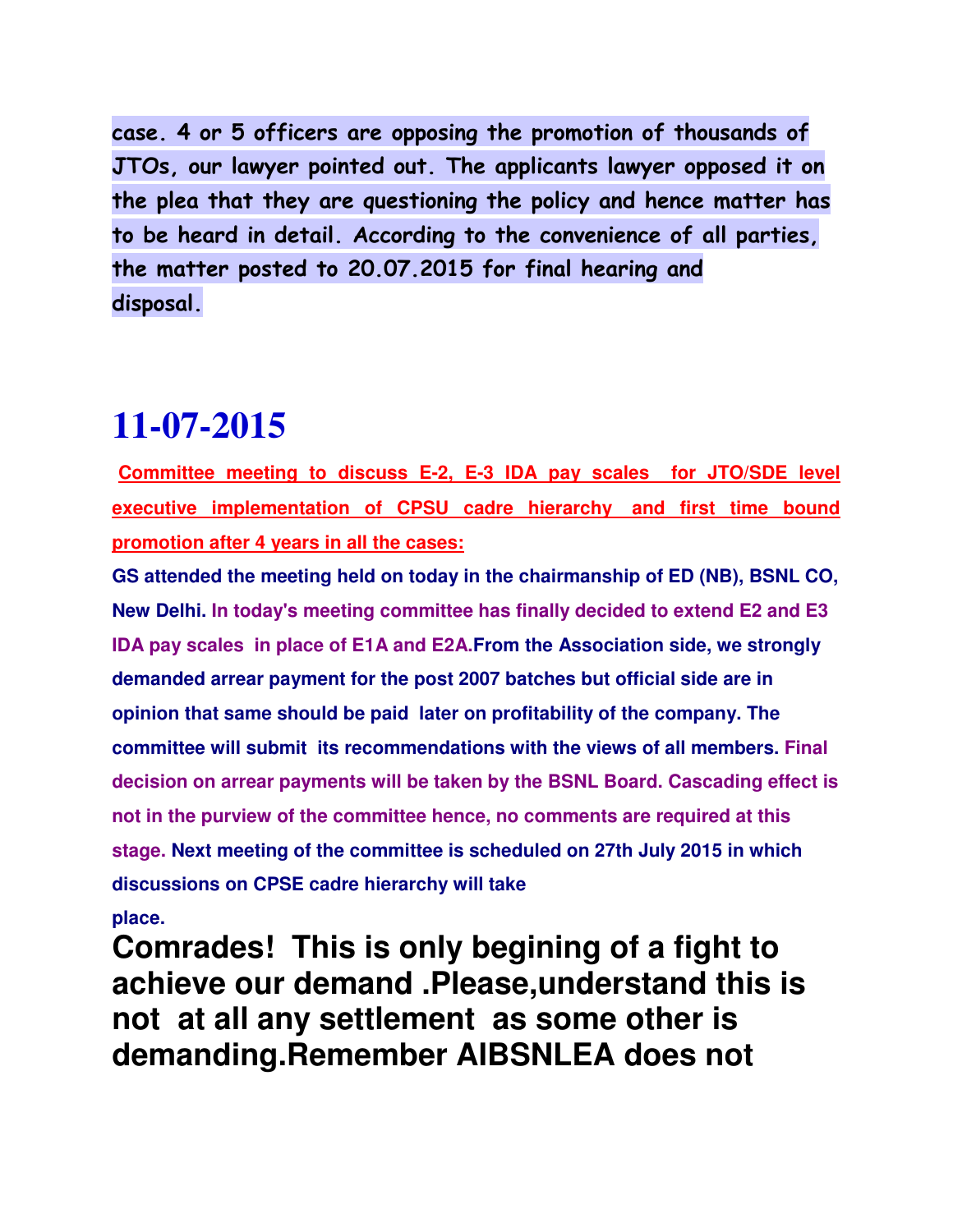#### **believe in cheap propaganda & false promises. Beware!**

#### **09-07-2015**

**BSNL Corporate office issued order for postponement of examination for the recruitment of Management Trainee (External**  and Internal) <<< Click here for

#### **order>>> 09-07-2015**



**Organizational Action programs deferred for six months: Three days nationwide hunger fast called by the united forum of AIBSNLEA and AIGETOA was observed successfully all over India on first day. Executives from the nook and corner of the country participated actively and shown overwhelming support to make the programs a grand success.**

**Realizing the gravity and strength of the agitation, four rounds of talks were held with Senior GM (SR), GM (Pers), Director (HR) and CMD BSNL with the representatives of AIBSNLEA and AIGETOA. Considering our demands and acknowledging the genuineness of the issues raised and the subsequent resentment and unrest amongst the executives, BSNL management informed us that they have deferred the internal and external MT exam for six months. We insisted that since the discussion on CPSU hierarchy is going on in the committee headed by ED (NB), any discussion on the requirement of any fast track mechanism within internal candidates should be held thereafter and MT in any form is not acceptable to us. We also pleaded with management to inform the timeline for resolution and progress on other pending HR issues discussed with Director (HR). Director (HR) appreciated our concern and directed Senior GM (SR) to issue a letter in line with the discussions.**

**Thereafter, CMD BSNL assured that he has been personally monitoring the developments and he is aware of the commitment given by HR wing. He further reaffirmed his commitment for resolution of the NO MT issue raised by the forum and resolution of other HR issues in a time bound manner. He also assured us that an agenda meeting with United Forum shall be held on Monday, the 13th July 2015 for his review of the HR issues. CMD BSNL emphasized on the need for exercising restraint and patience in view of the formalities associated with the**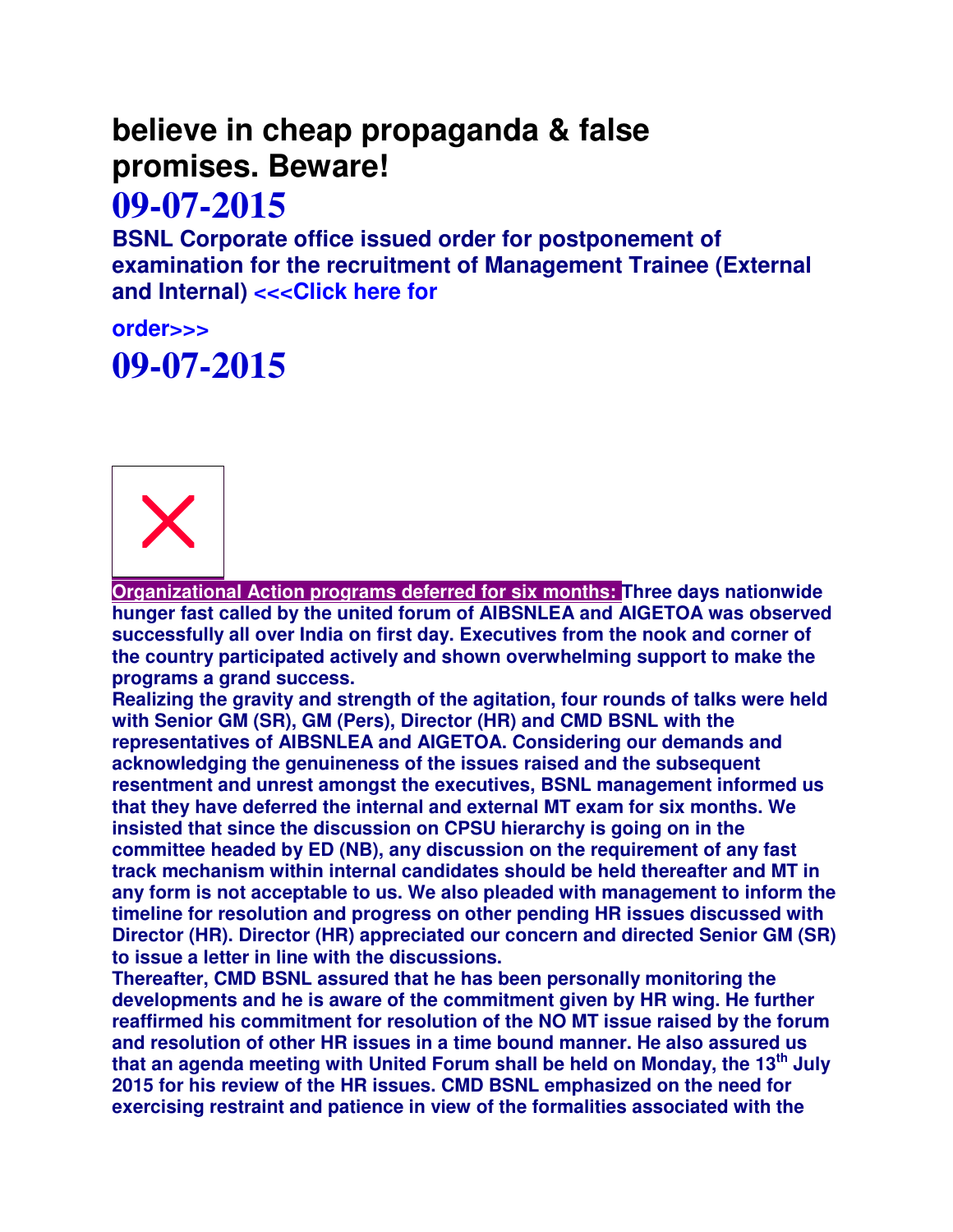**matter. He also asked us to concentrate on the viability of the BSNL and making the recently launched schemes popular i.e. free night calling and free roaming and to provide quality services to the customers. We assured our fullest cooperation in his endeavor to turn around BSNL and to achieve its pristine glory.**

**Com GS, President AIBSNEA and President, AGS AIGETOA attended all the meetings with the management and also addressed the meeting during hunger fast at BSNL CO, New Delhi.**

**In response to the positive gesture shown by the BSNL management particularly CMD BSNL, forum of AIBSNLEA and AIGETOA has decided to defer the ongoing agitation program for six months. Though, some break through has been achieved but final outcome is awaited. We sincerely hope that management will honor its commitment for implementation of CPSU cadre hierarchy and resolution of pending HR issues in a time bound manner failing which we all should keep ourselves ready for resuming the deferred agitation program. At this juncture, we request all the members of AIBSNLEA and AIGETOA and other executives who supported the program, to resume their duties immediately and to concentrate for the growth of BSNL. We extend our sincere gratitude and heartfelt thanks to all the office bearers, esteemed members and well-wishers for their overwhelming support to the agitation program.**

**<<<Click here for the letter of deferment of UF to SR Cell>>>>**

**<<<<Click here for the Appeal of SR Cell of BSNL Corporate Office-Letter-1 >>>>** <<<< Click here for the Appeal of SR Cell of BSNL Corporate Office-letter-

**2>>>>** 

### **08-07-2015**

On 07/07/2015 Hunger Fast Programme against Deptl. decision of MT Recruitment and implementation of other HR issues called by AIBSNLEA & AIGETOA observed successfully. More than 150 Members from both the Associations took part in fasting. Around 500 Members were present on the first day of the 3 day programme protesting against the unjustified decision of BSNL CO. The programme lasted through out the day. Several